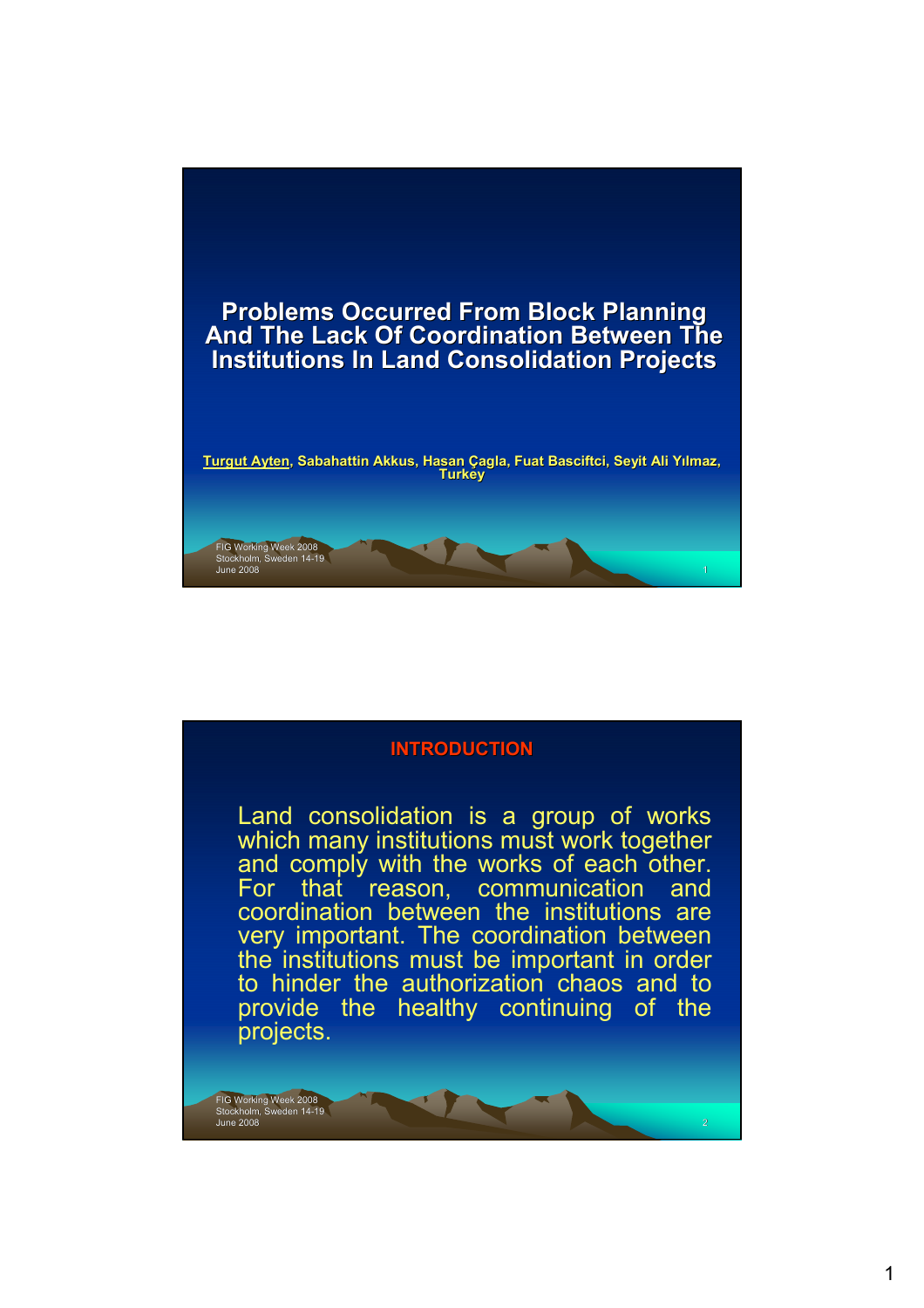

**Block Planning Studies**

FIG Working Week 2008 Stockholm, Sweden 14-19

The block planners take into consideration of the new parcels which will be exit after the consolidation have a side to road and provide to reach the irrigation system while they are planning.

The width and length rates of parcels are formed according to the standards in determination of the block sizes.

June 2008 3



**The present situation of the roads, brooks, creeks, canals and fixed establishments must be investigated and required researches must be done and the blocks must be designed as to the research results. The materials which will block the change pressures must be collect well.**

FIG Working Week 2008<br>Stockholm, Sweden 14-19<br>June 2008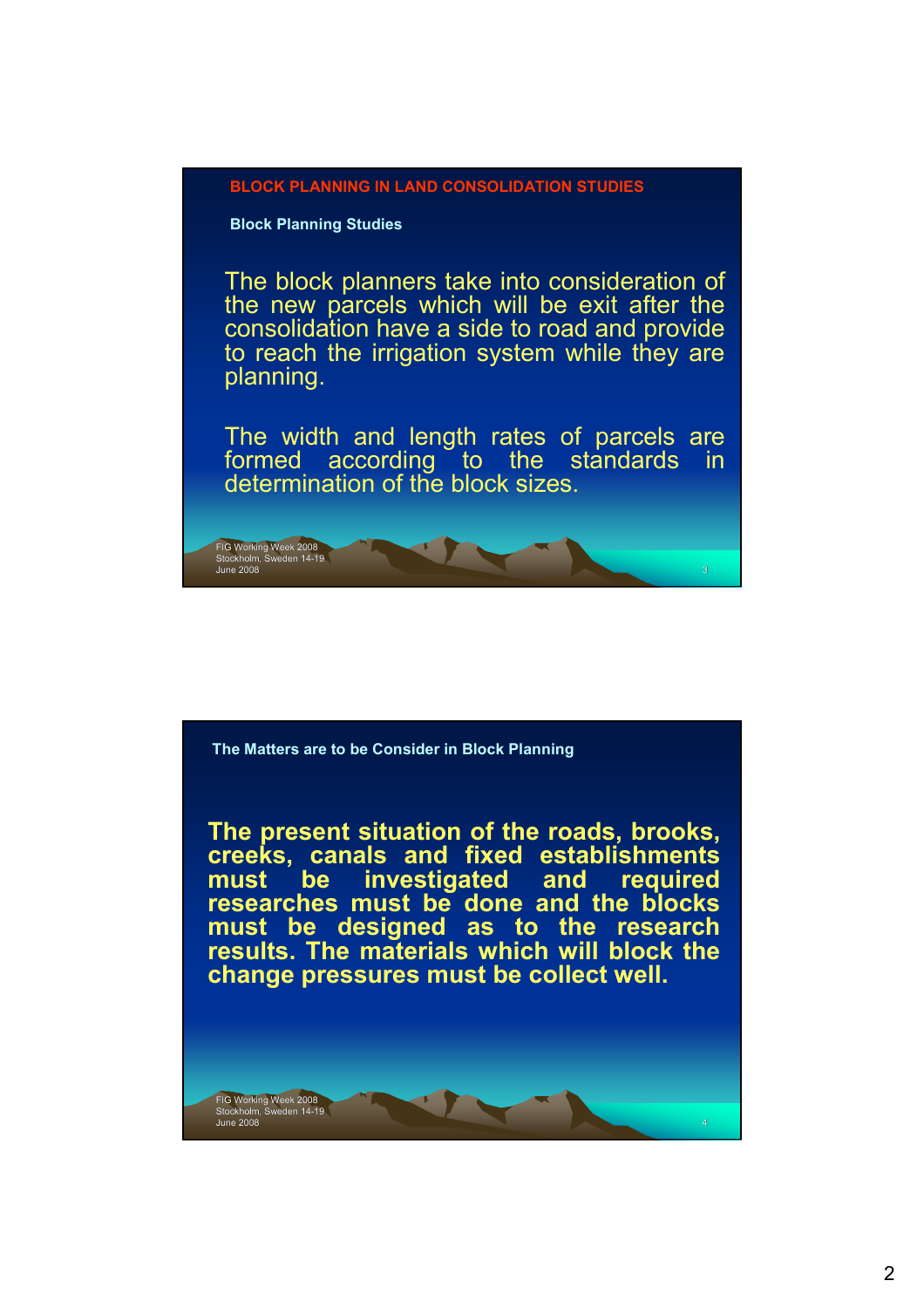

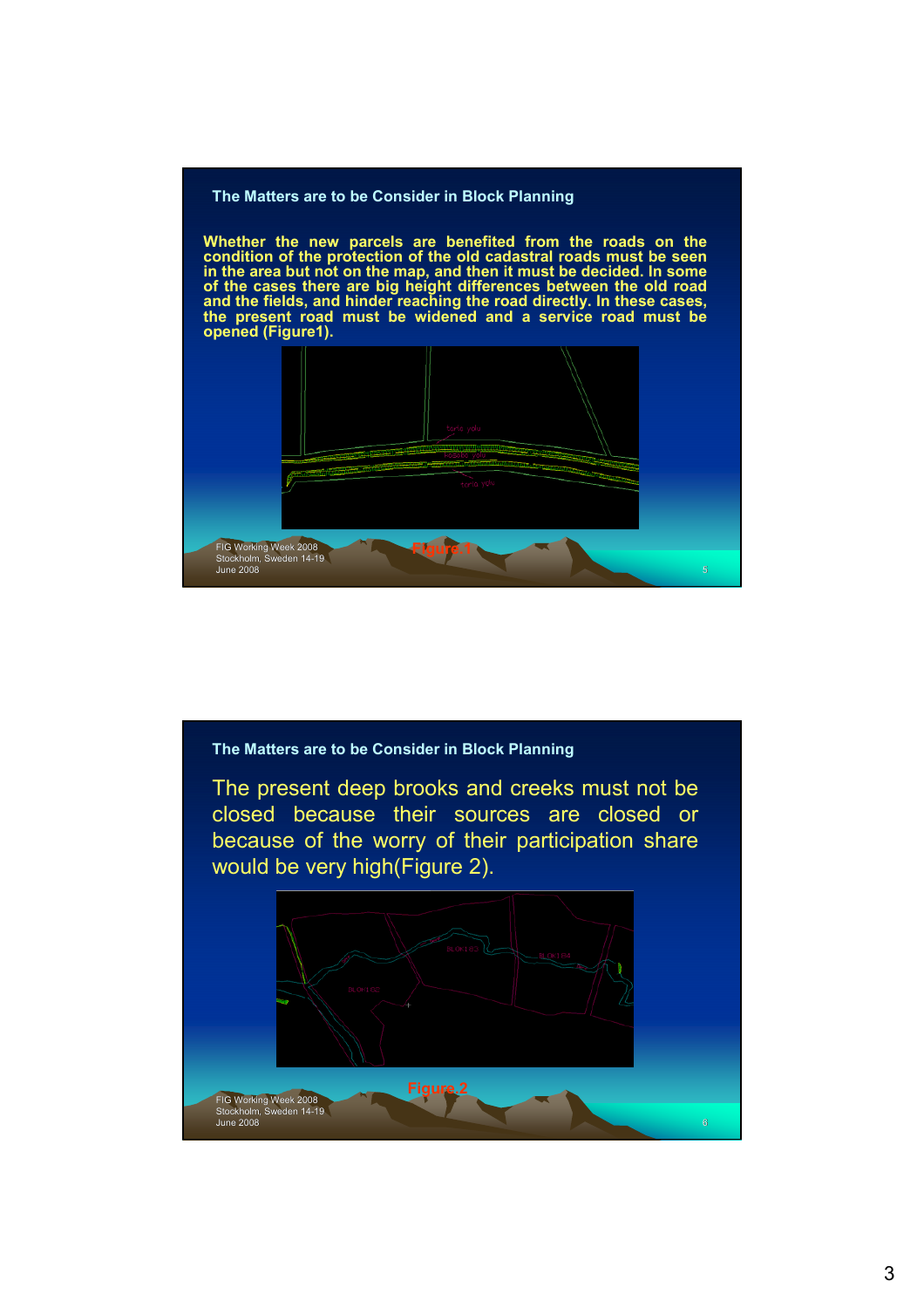## **The Matters are to be Consider in Block Planning**

The fixed establishments in the consolidation area must be determined carefully before the block planning. Otherwise, when the fixed establishments wanted to remain in the middle of the blocks, the difficulties are faced to reach the road and irrigation system to the blocks. Figure 3.



## **The Matters are to be Consider in Block Planning**

The state of the cadastral parcels must be considered. The width of the block must be arranged according to the situation. If this study is not done the new parcels will be narrow and long and not suitable to cultivate.

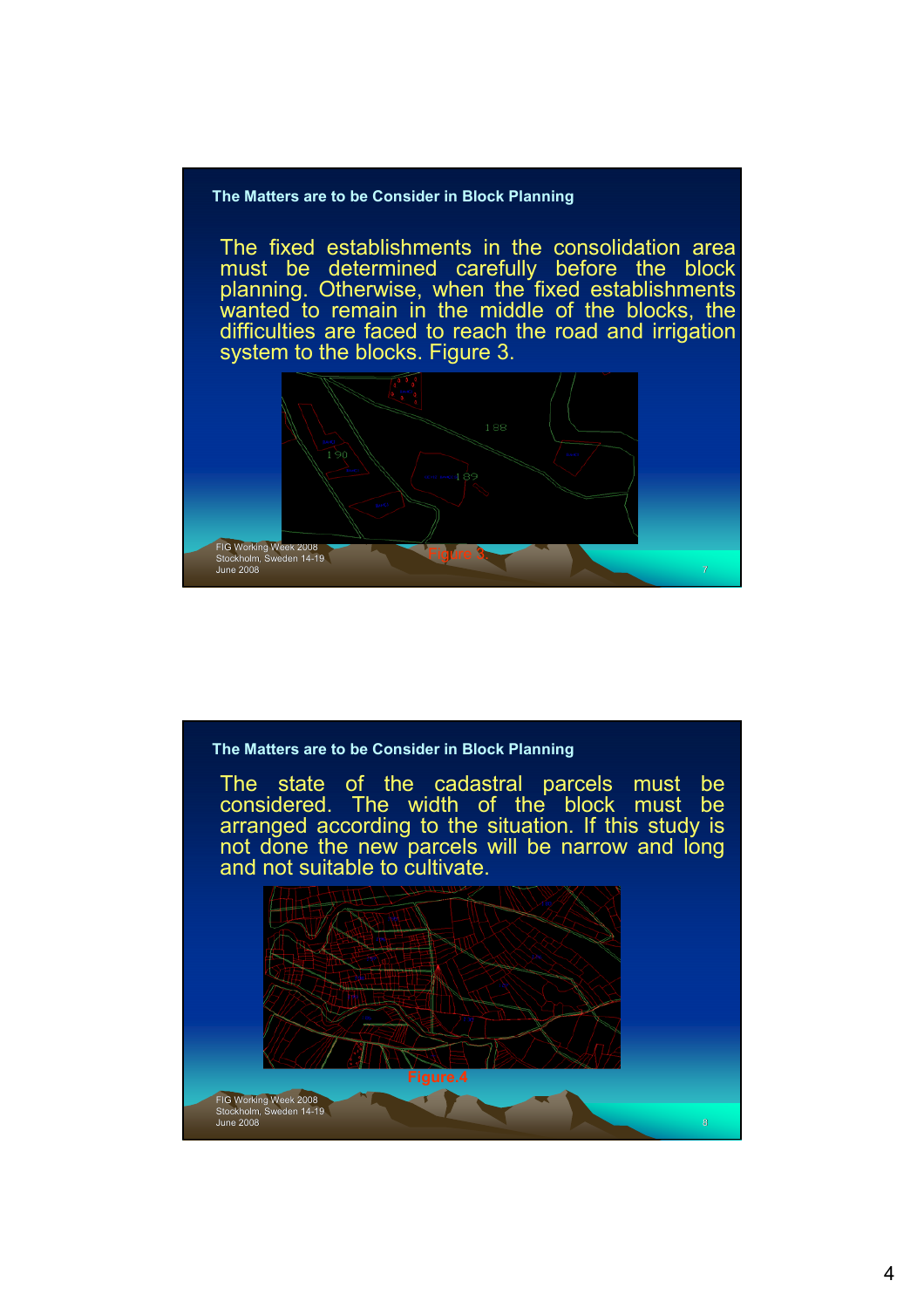

## **PROBLEMS**

• **Coordination Problems between the General Directorate of Land Agriculture Reform and The Hydraulic Works of State**

•**Coordination Problems between the General Directorate of Land Agriculture Reform and The Hydraulic Works of State**

FIG Working Week 2008<br>Stockholm, Sweden 14-19<br>June 2008 10

•**Problems Faced with the Deed Registrations**

•**Problems about the Cadastre**

•**Problems Occurred from the Contractor Firms**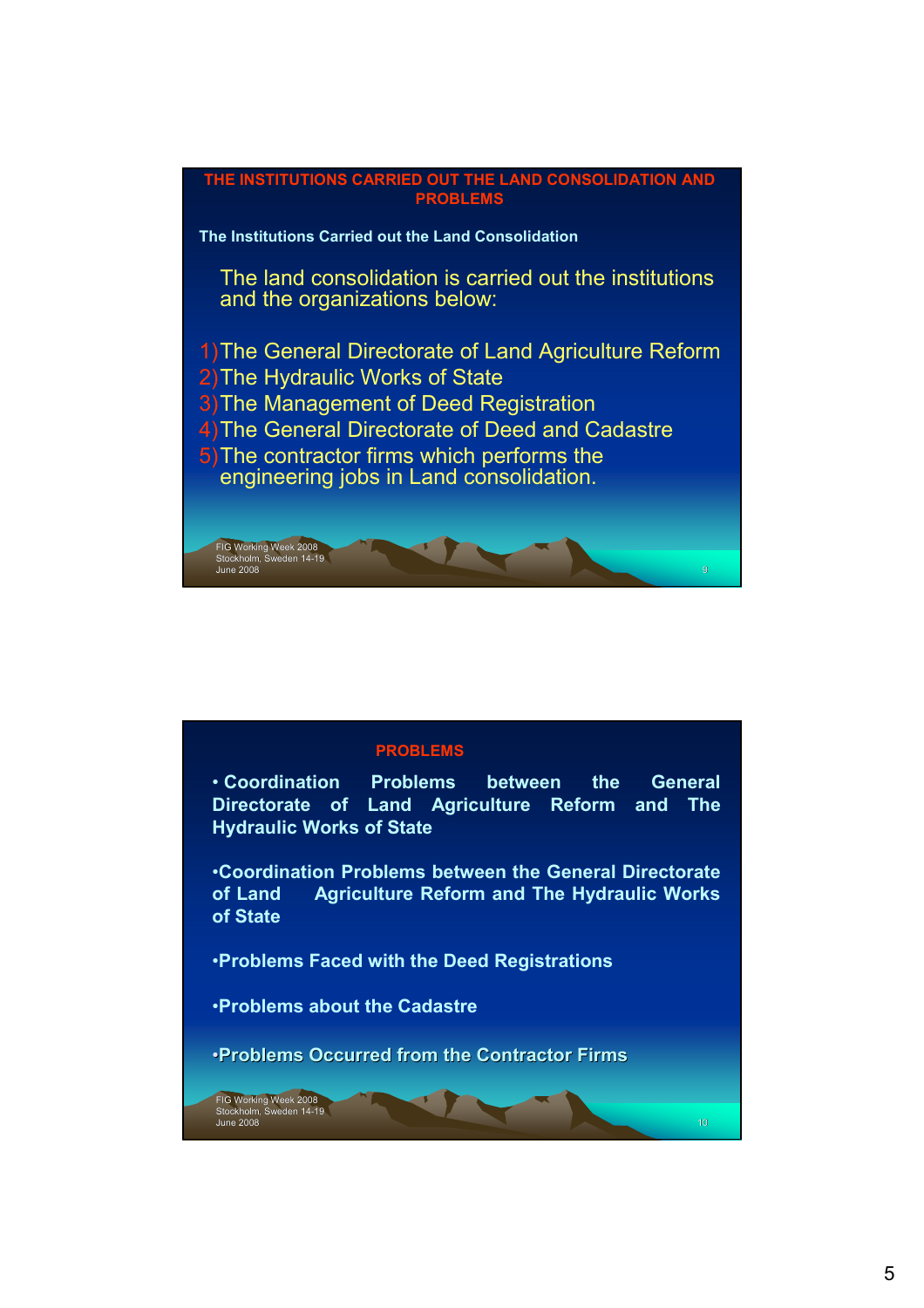## **CONCLUSION CONCLUSION**

FIG Working Week 2008 Stockholm, Sweden 14-19

Specialist Agriculture and Survey engineers must be in the project group in block planning, and they work together.

Block planning layouts must not be 1/5000 scaled maps but definetely 1/1000; studies must be done on the maps which numerical measured cadastre parcels are drawn.

Block planning must be drawn on the classification maps, and they must be turned out to big scales.

June 2008 11

While the cadastre parcels and the block planning maps overlap, numeric rates of cadastre parcels must be calculated, if there weren't they must be turned into numeric rates.

The institutions and the organizations which take authorization and the responsibility in land consolidation studies must be communicate sincerely in their institutions and with other institutions. Alterations in the projects must be done after consulting with other institutions.

Deed Registration managements and Cadastre managements must give priority to the land consolidation project for the public benefit. benefit.

FIG Working Week 2008<br>Stockholm, Sweden 14-19<br>June 2008 12